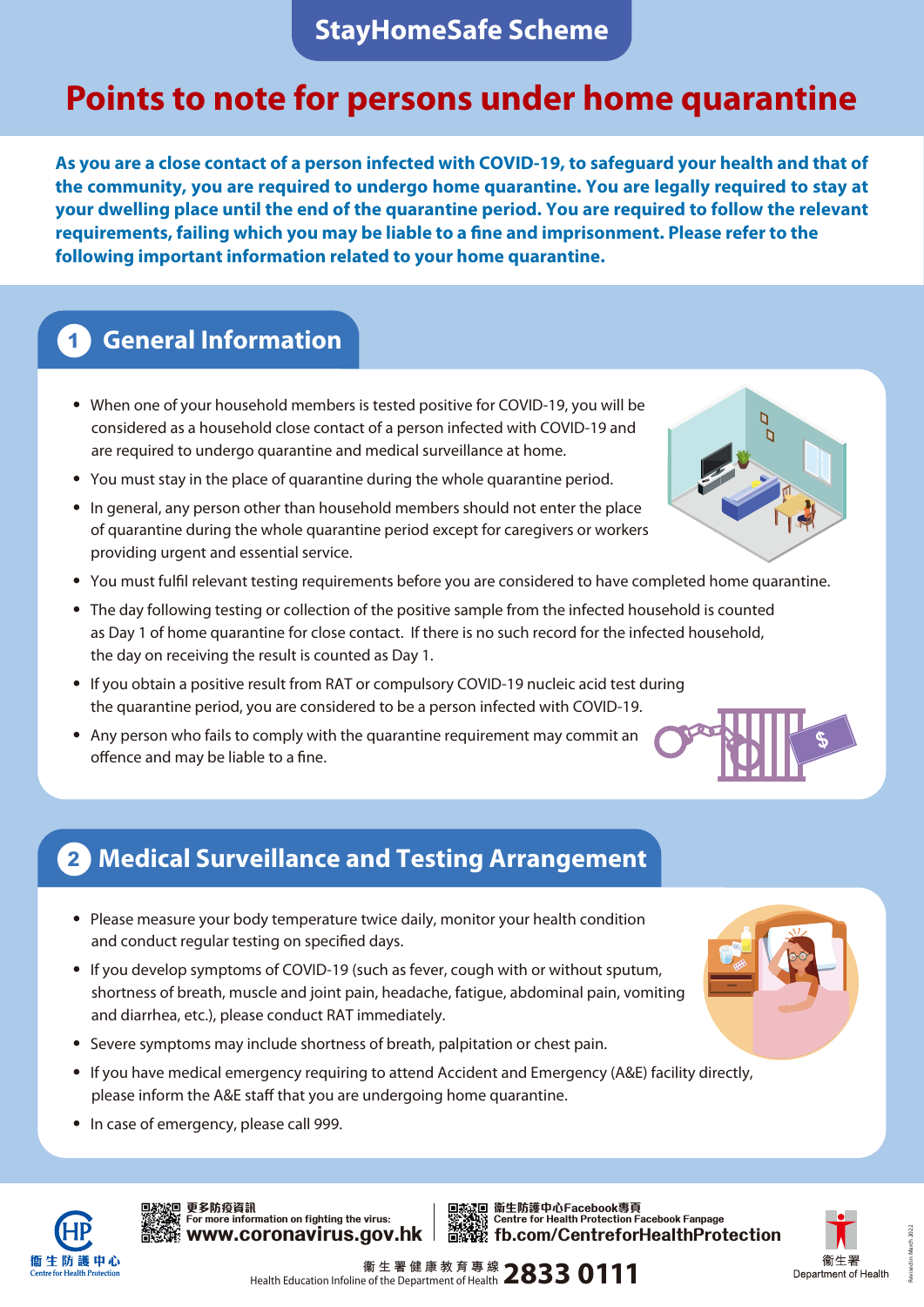- ‧ You are required to undergo RAT on Day 1, Day 3, Day 7 and Day 14; and keep record of the RAT results and their photos. If Day 1, Day 3, Day 7 and Day 14 has already passed on the day on which the quarantine order issued to you, you need not undergo testing on such testing date which has already passed.
- ‧ If you have received 2 doses of COVID-19 vaccines and have received negative test results for two successive days from Day 6 and Day 7 or afterwards, you do not need to undergo testing on the remaining testing date.
- ‧ Close contacts who are children less than three years old are required to undergo RAT on Day 1 and Day 7.

### **3 Infection Control Advice**

- Personal protective measures should be taken by performing hand hygiene frequently and observing cough etiquette to reduce the risk of virus transmission as far as practicable during your quarantine at home.
- ‧ You are recommended to keep your dwelling place well ventilated by keeping windows open as far as feasible.
- If the positive case is still residing in your quarantine place, it is preferable that you stay in a room separated from the positive case, keep the door closed and avoid face-to-face contact as far as feasible. Wear a well-fitted surgical mask properly when in the presence of the positive cases.



- ‧ Avoid sharing any personal items including towels, eating utensils and tooth paste with other household members.
- ‧ In case you need to leave home and go to Accident and Emergency Department for medical consultation, you should properly wear a well-fitted surgical mask and go directly to the hospital, while avoid using crowded public transportation as far as possible or staying in public areas on the way.

#### **4 Environmental and Toilet Hygiene**

- ‧ Clean and disinfect the home environment daily with 1 in 49 diluted household bleach (mixing 10 ml of bleach containing 5.25% sodium hypochlorite with 490 ml of water), leave for 15-30 minutes and then rinse with water. For metallic surface, disinfect with 70% alcohol.
- If places are contaminated by respiratory secretions, vomitus or excreta, use strongly absorbent disposable towels to clean up the visible matter. Then disinfect the surface and the neighbouring area with disinfectant. For non-metallic surface, disinfect with 1 in 4 diluted household bleach (mixture of 10ml of household bleach containing 5.25% sodium hypochlorite with 40ml of water), leave for 10 minutes, and then rinse with water. For metallic surface, disinfect with 70% alcohol.





For more information on fighting the virus:<br>WWW.CO**ronavirus.gov.hk 更多防疫資訊**

**fb.com/CentreforHealthProtection** 更多防疫資訊<br>For more information on fighting the virus: Centre for Health Protection Facebook Fanpage



Revised in March 2022

Health Education Infoline of the Department of Health **2833 0111**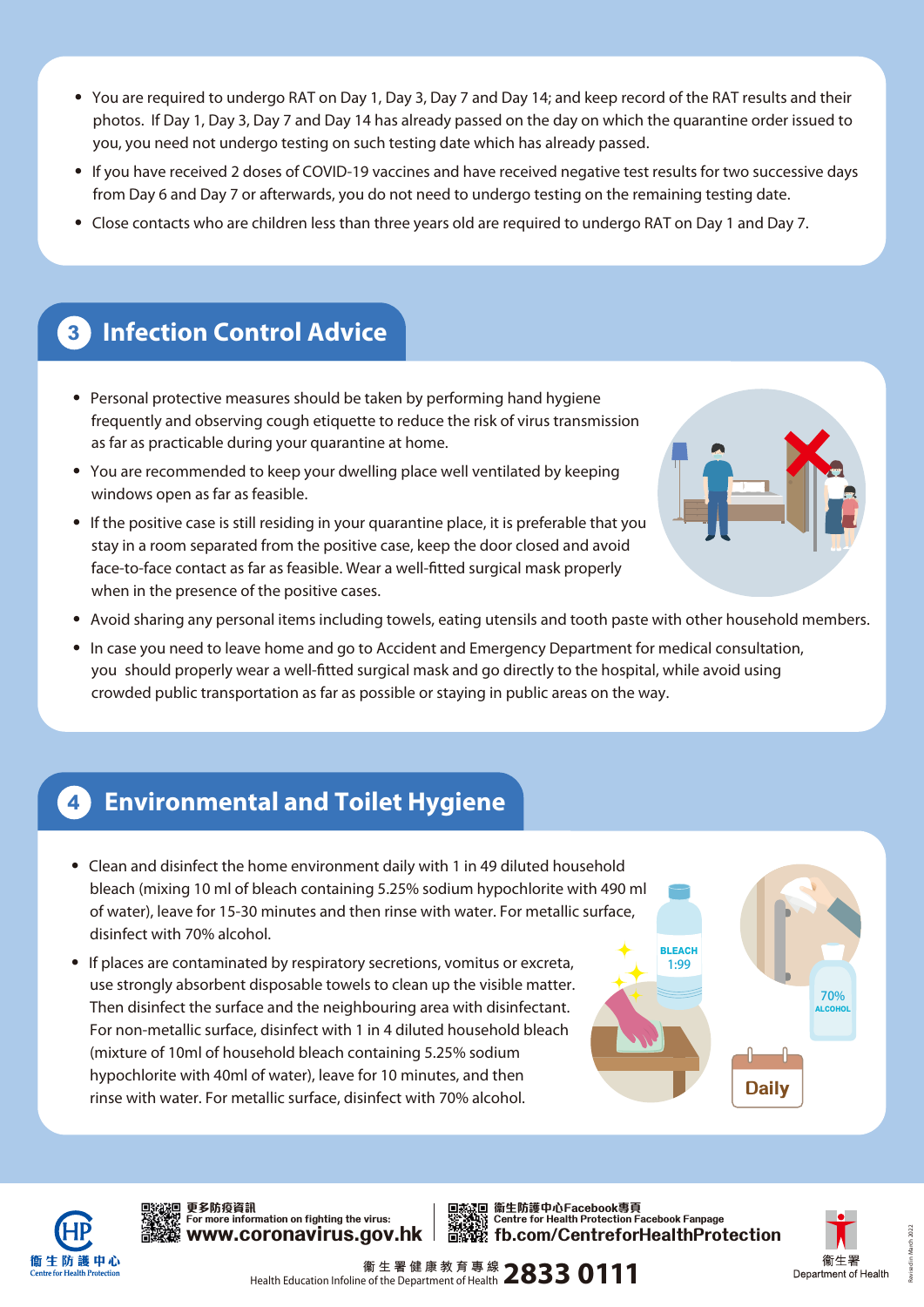- ‧ Put the toilet lid down before flushing.
- ‧ Wash hands with soap and water after toileting.
- ‧ Pour about half a litre of water in each floor drain outlet once per week.



### **5 Daily Necessities**



‧ You are required to make your own arrangements for food and basic daily necessities, such as by friends and relatives not under quarantine or ordering online / through telephone (you are advised to use contactless payment methods). Nevertheless, persons delivering these items should leave the items at your door (e.g. a chair outside your door) and are not allowed to enter your home to reduce the risk of them being exposed to infection. You should also avoid having face-to-face contact with them.

### **6 Handling of Household Garbage**

- ‧ You can leave your home to dispose of garbage in the designated refuse collection point on the same floor, but you should wear a well-fitted surgical mask during the whole process.
- ‧ Before leaving your home, you should properly wrap the garbage, practice hand hygiene and close the door immediately when leaving your home. You should return to your home as soon as possible and practice hand hygiene immediately.



# **7 Rapid Antigen Tests**

• Please refer to the "Rapid Antigen Test for COVID-19 Points to Note". You may visit https://www.chp.gov.hk/en/r/1347 or scan the QR code below to view the instructions on how to do the RAT.





**www.coronavirus.gov.hk 更多防疫資訊**

更多防疫資訊<br>For more information on fighting the virus: Centre for Health Protection Facebook Fanpage **fb.com/CentreforHealthProtection** ΠÑ



Health Education Infoline of the Department of Health **2833 0111**